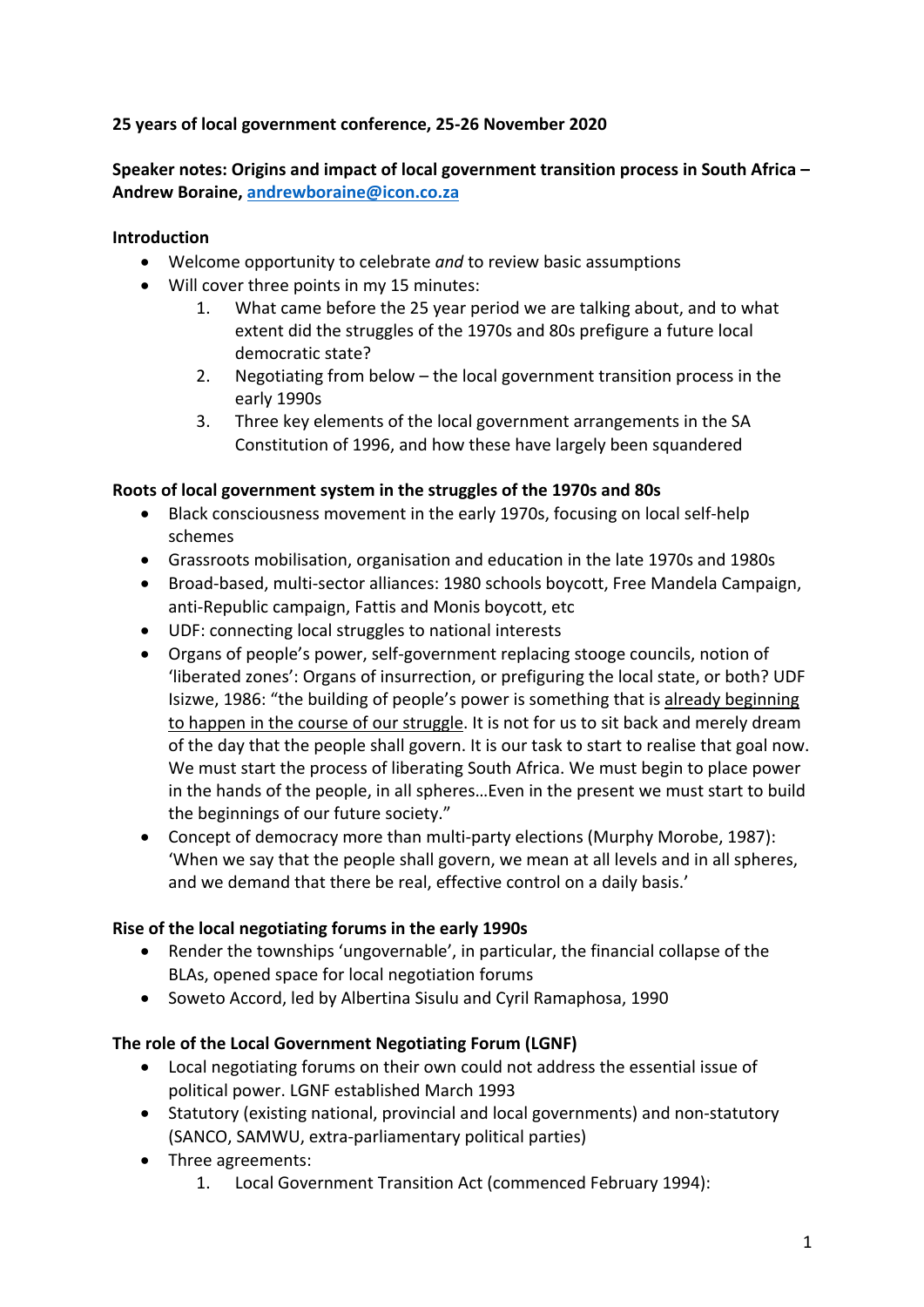- Objective was to reintegrate segregated municipalities, countrywide, including rural areas and homelands (origins of concept of 'wall to wall' treatment of local government)
- by managing a transition through three phases:
	- pre-interim 50/50 statutory/ non-statutory local forums
	- interim transitional local and metropolitan councils, with specific checks and balances, from 1995 to 2000
	- final commenced after 2000 local government elections
- § Schedule of 25 powers and functions for local government
- § Also established representative 'Provincial Committees' appointed by the Transitional Executive Council (TEC) to provide checks and balances on all-powerful provincial administrators
- Established national demarcation board
- Provision for organised local government
- § Concept of 'cooperative government'
- 2. Local Government Finances and Services: statement of intent towards equitable provision of services ('one municipality, one tax base', payment for services – end the rent and services boycotts)
- 3. Local government provisions in the Interim Constitution (Chapter 10)
	- § Constitutional recognition extended to local government, vesting local government with a range of original powers: "A local government is no longer a public body exercising delegated powers. Its council is a deliberative legislative assembly with legislative and executive powers recognised in the Constitution itself..." – Constitutional Court, 1999
	- Broad conception of municipal role, powers and functions
	- Direct link between LGNF and the Multi-party Negotiating process. CODESA talks stalled over three explosive issues: control of the military during the transition, control of the police, and the future of local government. Joe Slovo: 'Chaps, we've got to give them a bus ticket home. Don't paint them into a corner': Section 245(3) provided an election formula which was central to the negotiated settlement as a whole: 40% PR, 60% wards, with 50/50 allocation of wards between former WLAs and BLAs

## **Key elements of the local government arrangements in the SA Constitution**

- From a level to a 'distinctive' sphere of government shift from hierarchical divisions of government power to equivalent status – radically new constitutional dispensation recognised globally, with the (theoretical) ability of a municipality to express its own local character and carry out its mandate.
- (Note last minute horse-trading over division of powers and functions between provinces and local government to arrive at exclusive provincial legislative competence – non-ANC provinces threatening to revolt against Constitutional certification).
- Concept of inter-dependence (not fully autonomous) and cooperative government. Relational spectrum: neither subordinate, not fully distinctive, but inter-related.
- The concept of participatory governance is rooted in the definition of a municipality as consisting of the elected political structures, the administration *and the*